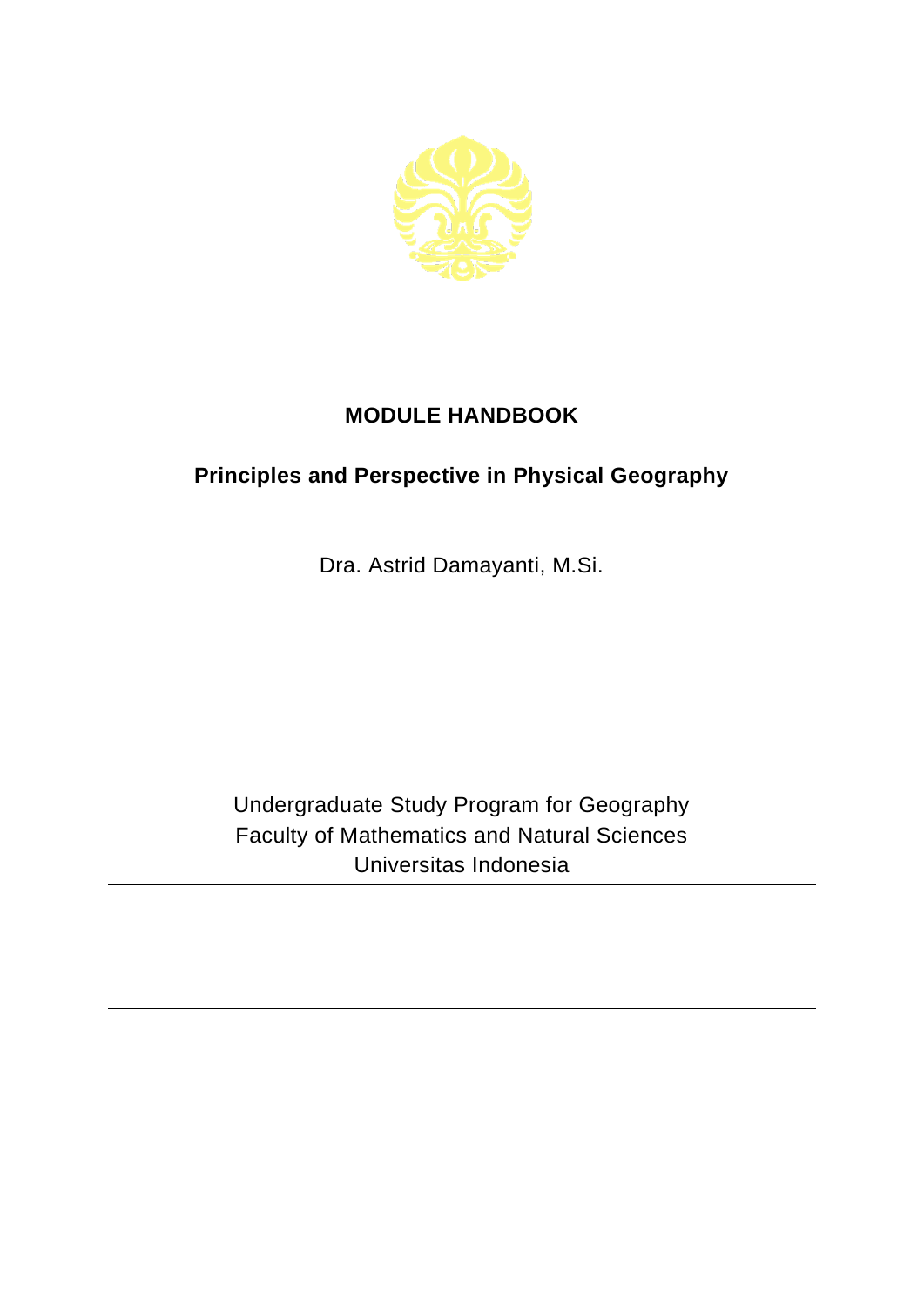| Module designation                                                 | Principles and Perspective in Physical Geography                                                                                                                                                                                                                                                                                                                                                                                   |
|--------------------------------------------------------------------|------------------------------------------------------------------------------------------------------------------------------------------------------------------------------------------------------------------------------------------------------------------------------------------------------------------------------------------------------------------------------------------------------------------------------------|
| Semester(s) in which the module is<br>taught                       | First (1st) Semester                                                                                                                                                                                                                                                                                                                                                                                                               |
| Person responsible for the module                                  | Dra. Astrid Damayanti, M.Si.                                                                                                                                                                                                                                                                                                                                                                                                       |
| Lecturer                                                           | Dra. Astrid Damayanti, M.Si.<br>1.<br>Dr. rer. nat. Eko Kusratmoko, M.S.<br>2.                                                                                                                                                                                                                                                                                                                                                     |
| Language                                                           | Bahasa Indonesia                                                                                                                                                                                                                                                                                                                                                                                                                   |
| Relation to curriculum                                             | Compulsory                                                                                                                                                                                                                                                                                                                                                                                                                         |
| Teaching methods                                                   | Student-centered Learning and combination with Cooperative Learning                                                                                                                                                                                                                                                                                                                                                                |
| Workload (incl. contact hours, self-<br>study hours)               | Lectures: 200 minutes per week per semester<br>1.<br>Assignment: 240 minutes per week per semester<br>2.<br>Independent study: 240 minutes per week per semester<br>3.<br>Minutes x weeks x semester: 680 x 14 x 1 = 9520 minutes per<br>4.<br>semester<br>5.<br>Midterm Examination: 100 minutes per semester<br>Final Examination: 100 minutes per semester<br>6.<br>Total workload per semester: 9720 minutes / 162 hours<br>7. |
| Credit points                                                      | 4 (Four)                                                                                                                                                                                                                                                                                                                                                                                                                           |
| Required and recommended pre-<br>requisites for joining the module | 1.                                                                                                                                                                                                                                                                                                                                                                                                                                 |
|                                                                    |                                                                                                                                                                                                                                                                                                                                                                                                                                    |
| Module objectives/intended learn-<br>ing outcomes                  | After completing this course, if facing the data, maps or simple and well-<br>defined problems, students are able to analyze characteristics of<br>landscape, weather, climate and hydrological phenomena in an area,<br>and begins with Physical geography perspective (formal, functional, and<br>regional approach)                                                                                                             |
| Content                                                            | Introduction<br>1.<br>2.<br>Concept of Geology and Geomorphology<br>Landform and Geomorphological Process<br>3.<br>Geomorpology and ITS Application<br>4.<br>Climate System and Hydrogical Process<br>5.                                                                                                                                                                                                                           |
| <b>Examination forms</b>                                           | $\overline{\phantom{0}}$                                                                                                                                                                                                                                                                                                                                                                                                           |